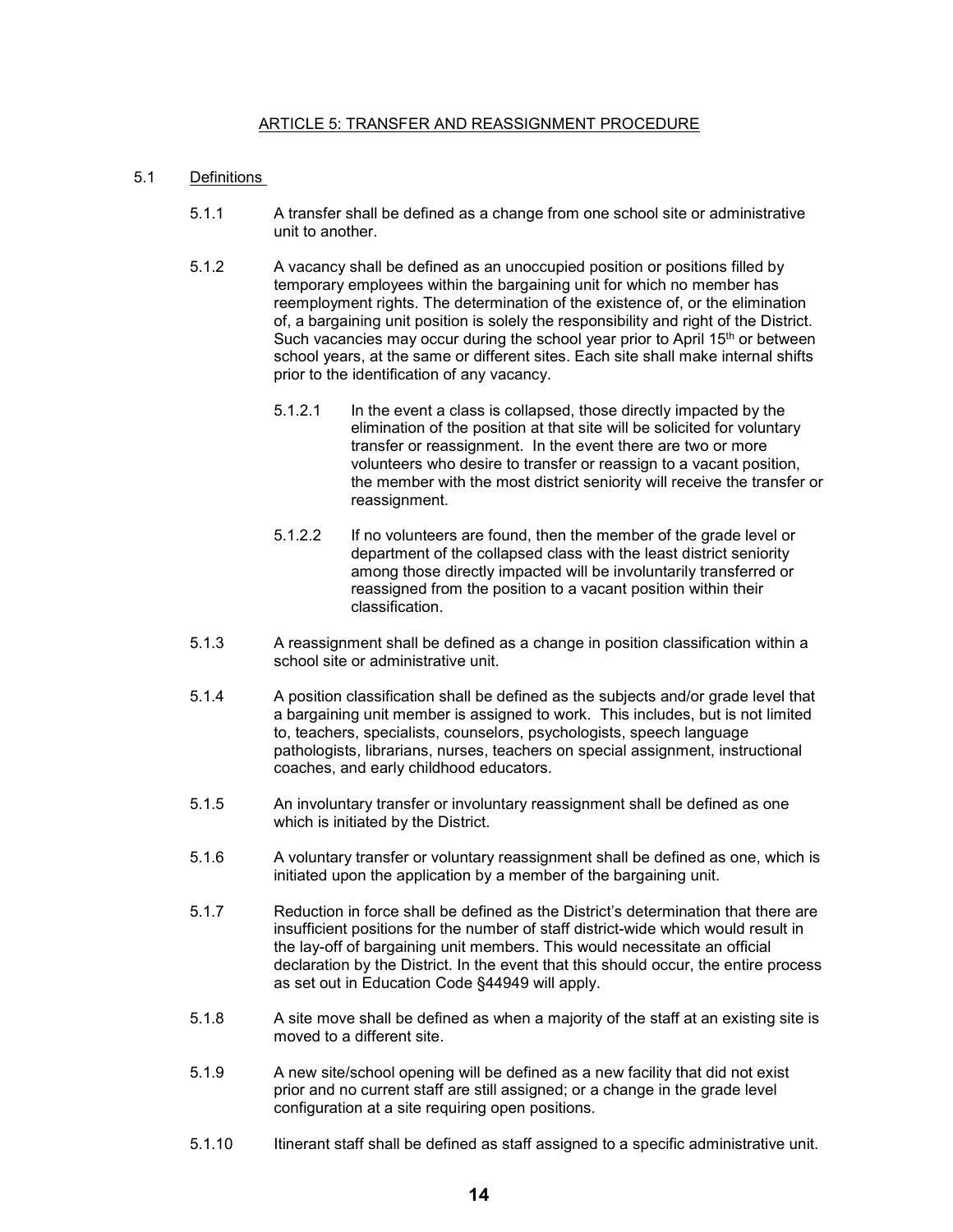### 5.2 General Posting of Vacancies

- 5.2.1. The District shall notify the Association of new positions prior to taking them to the school board for approval.
- 5.2.2 Prior to April 15<sup>th</sup>, excluding provisions in 5.2.4 and 5.5, postings of district determined vacancies will be placed on the district website within three (3) working days and emailed to WUSD list serve. It will also be emailed to the Association. Each posting shall include any special qualifications needed to fill the position. Postings shall include rate of pay, length of contract, requirements for adjunct duties, programmatic needs, grade level, subject matter level, certification needed, and other requirements of the position.
- 5.2.3 After April 15<sup>th</sup> and before February 15<sup>th</sup> of the following school year, vacancies will be posted online and filled as they occur for both internal and external candidates. If the position is filled temporarily, it will be made available for transfer for the subsequent school year, contingent on staffing needs.
	- 5.2.3.1 In the event a vacancy occurs during the period from the last day of school to two (2) weeks after the first day of school, a bargaining unit member can apply for the position and if selected to fill the position, they will start the position immediately.
	- 5.2.3.2 In the event that a vacancy occurs after the two (2) weeks following the first day of school, and is granted to a current bargaining unit member, they will fill the position the following year. It shall be filled temporarily to avoid the impact of multiple transfers on student learning (unless it involves an increase in salary). If the position is filled temporarily, it will be made available for transfer for the subsequent school year.
- 5.2.4 A pool of candidates shall be considered for openings that occur during the period from the last day of school to two (2) weeks after the first day of school. This online pool shall open annually, by March  $9<sup>th</sup>$ , for any bargaining unit member requesting a transfer within the District or reassignment at the site.
	- 5.2.4.1 This provision shall exclude the opening of a new school.
	- 5.2.4.2 Bargaining unit members in the internal pool must give the Human Resources (HR) Department viable means of contact for the summer, e.g., email, cellphone, etc. The HR Department will email or leave a voice message, if available, for the Bargaining Unit Member in order to set up an interview. The Bargaining Unit Member will have three (3) working days to respond to HR. Interviews may be conducted through electronic means, e.g., Skype, FaceTime or a conference call.
- 5.2.5 Under normal conditions, at least ten (10) working days shall elapse between the online posting of notices and the consideration of applications.
- 5.2.6 Online applications will be accepted by the Human Resources Department prior to the closing date of a posted position. No position shall be filled prior to the closing date of the posting.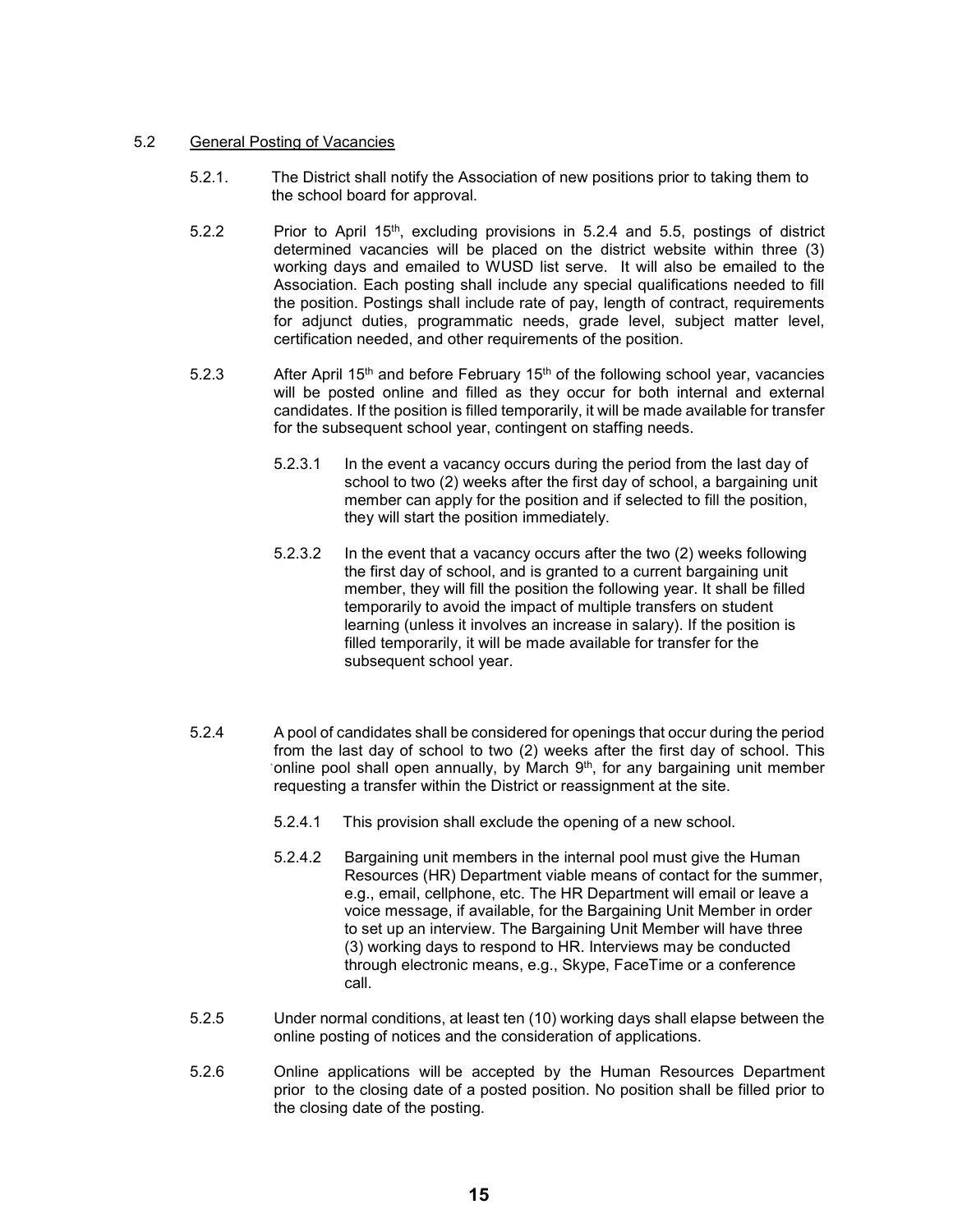- 5.2.7 Bargaining unit members returning from leave will be assigned to a position within the scope of their credential.
- 5.3 Voluntary Reassignments
	- 5.3.1 By February 15th, Site Administration will send out a survey soliciting requests for reassignments to fill current anticipated vacancies or new positions and to create a list of site members who are interested in a reassignment. The survey will include any anticipated vacancies or new positions at that site. By March 1<sup>st</sup>, bargaining unit members will notify the administration via the survey of their requests for reassignment. Positions that are created between March 1<sup>st</sup> and March 8<sup>th</sup> due to reassignments, shall be communicated to members who completed the survey.
	- 5.3.2 By March  $8<sup>th</sup>$ , each Site Administrator shall make reassignments and notify Human Resources prior to the identification of any vacancies.
	- 5.3.3 Current employees will not need to submit credentials or other attachments. Requests received will be acknowledged via an e-mail receipt within three (3) working days.
	- 5.3.4 The following shall be used as a basis for voluntary reassignment. Provided that the following criteria are equal, then seniority will be the determining criterion:
		- 5.3.4.1 Seniority within the District.
		- 5.3.4.2 Quality of service to the District as reflected in past evaluations.
		- 5.3.4.3 Experience within the classification and/or program.
		- 5.3.4.4 Appropriate certification.
	- 5.3.5 Voluntary reassignments may be denied. In the event a voluntary reassignment is denied, the applicant will be notified as stated in 5.5.4.1. The applicant may make a written request and receive the specific reason for denial, in writing, within fifteen (15) working days based on criteria set in 5.3.4.
	- 5.3.6 If prior to the start of the new assignment, it is requested by a member of the bargaining unit being voluntarily reassigned, school vehicles and personnel will be used to assist in transporting teaching and school supplies.

### 5.4 Involuntary Reassignment

- 5.4.1 A request for volunteers via email must be initiated by the Site Administrator or designee and considered prior to any involuntary reassignments within a site.
	- 5.4.1.1 Under normal conditions, at least five (5) work days advanced notification will be given to the bargaining unit member being involuntarily reassigned. The bargaining unit member will be informed, in writing, of the specific reason/s for this involuntary reassignment at this time.
- 5.4.2 If the option is available, bargaining unit members to be involuntarily reassigned may indicate their preference. A bargaining unit member advised of involuntary reassignment may elect to apply for voluntary transfer or voluntary reassignment to any identified vacancy as outlined in 5.3 of this article.
- 5.4.3 If requested by a member of the bargaining unit being involuntarily reassigned,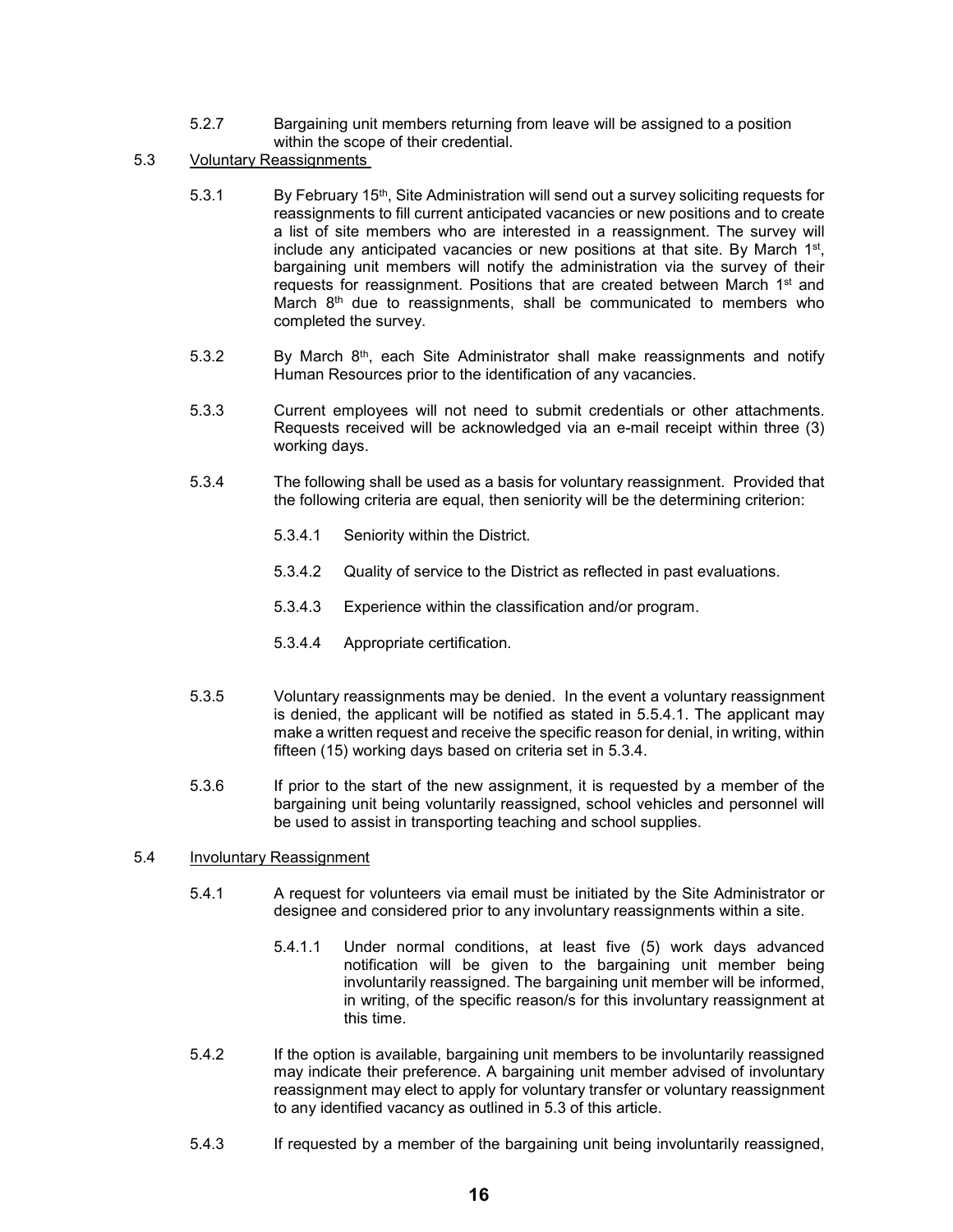school vehicles and personnel will be used to assist in transporting teaching and school supplies.

- 5.4.3.1 If requested by a member of the bargaining unit being involuntarily reassigned, curricular support for the new assignment will be provided.
- 5.4.4 For those bargaining unit members being involuntarily reassigned to another site, grade level and/or subject matter no fewer than three (3) release days or equivalent compensation at the retired teacher substitute rate will be made available to move and prepare for the new assignment.
- 5.4.5 The following criteria shall serve as the basis for involuntary reassignment. Provided that the following criteria are equal, then seniority will be the determining criterion:
	- 5.4.5.1 Seniority within the District.
	- 5.4.5.2 Quality of service to the District as reflected in past evaluations.
	- 5.4.5.3 Experience within the classification and/or program.
	- 5.4.5.4 Appropriate certification.
- 5.4.6 No member shall be involuntarily transferred or involuntarily reassigned in more than two (2) consecutive years.
- 5.4.7 Involuntary reassignments shall not be made in an arbitrary, punitive, or discriminatory manner.
- 5.5 Voluntary Transfers Between March 15th through April 15th
	- 5.5.1 Online posting of vacancies will be prepared by HR by March  $15<sup>th</sup>$  so that internal candidates may apply for vacancies and new positions at different sites.

5.5.1.1 Internal candidates will not need to submit credentials or other attachments when the District utilizes an online application process for voluntary transfers.

- 5.5.2 The District will post vacancies or new positions within three (3) working days of the District's determination of a vacancy, in accordance with 5.2.2.
- 5.5.3 During the first five (5) days of an online posting, any internal candidate who qualifies according to the criteria in 5.5.8 will be considered for transfer before the position is opened to outside applicants. Online applications received after the first five (5) days will only be released to Site Administrators after internal interviews are completed.
- 5.5.4 After the five (5) day period, the District will interview all qualified internal candidates for vacant positions and consider seniority and other criteria as set out in  $5.5.5$ .
	- 5.5.4.1 The District will notify the internal candidates in writing if they have or have not been selected for the position prior to interviewing outside applicants.
- 5.5.5 The following shall be used as a basis for voluntary transfer. Provided that the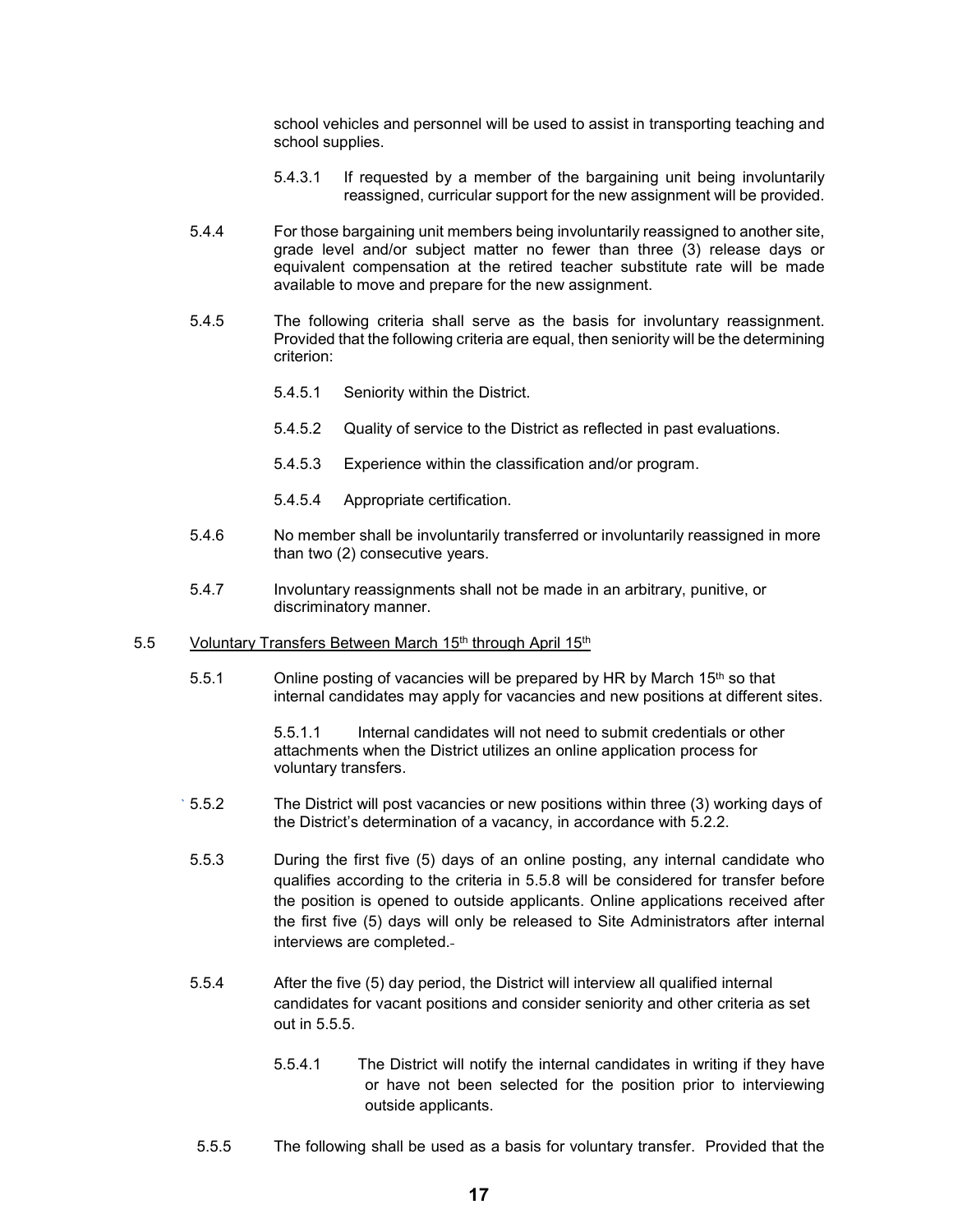following criteria are equal, then seniority will be the determining criterion:

- 5.5.5.1 Seniority within the District.
- 5.5.5.2 Quality of service to the District as reflected in past evaluations.
- 5.5.5.3 Experience within the classification and/or program.
- 5.5.5.4 Appropriate certification
- 5.5.6 If no qualified internal candidate exists within the District, then, and only then, may the District consider qualified applicants from outside the District.
	- 5.5.6.1 Outside online applications will only be released to Site Administrators after completing the interviews in accordance with 5.5.4.1 of the qualified internal candidates.
	- 5.5.6.2 Internal candidates that apply after the first five (5) days of posting will be considered along with outside candidates.
- 5.5.7 Voluntary transfers may be denied. In the event a voluntary transfer is denied, the internal candidate will be notified as stated in 5.5.4.1. The internal applicant may make a written request and receive the specific reason for denial, in writing, within fifteen (15) working days based on criteria set in 5.5.5.
- 5.5.8 If prior to the start of the new assignment, it is requested by a member of the bargaining unit being voluntarily transferred, school vehicles and personnel will be used to assist in transporting teaching and school supplies.
- 5.6 Involuntary Transfer
	- 5.6.1 A request for volunteers via email must be initiated by the Site Administrator or designee and considered prior to any involuntary transfers to another site.
		- 5.6.1.1 Under normal conditions, at least five (5) working days advanced notification will be given to the bargaining unit member being involuntarily transferred. The bargaining unit member will be informed, in writing, of the specific reason/s for this involuntary transfer at this time.
	- 5.6.2 If the option is available, bargaining unit members to be involuntarily transferred may indicate their preference. A bargaining unit member advised of involuntary transfer may elect to apply for voluntary transfer or voluntary reassignment to any identified vacancy as outlined in 5.3 and 5.5 of this article.
	- 5.6.3 If requested by a member of the bargaining unit being involuntarily transferred, school vehicles and personnel will be used to assist in transporting teaching and school supplies.
		- 5.6.3.1 If requested by a member of the bargaining unit being involuntarily transferred, curricular support for the new assignment will be provided.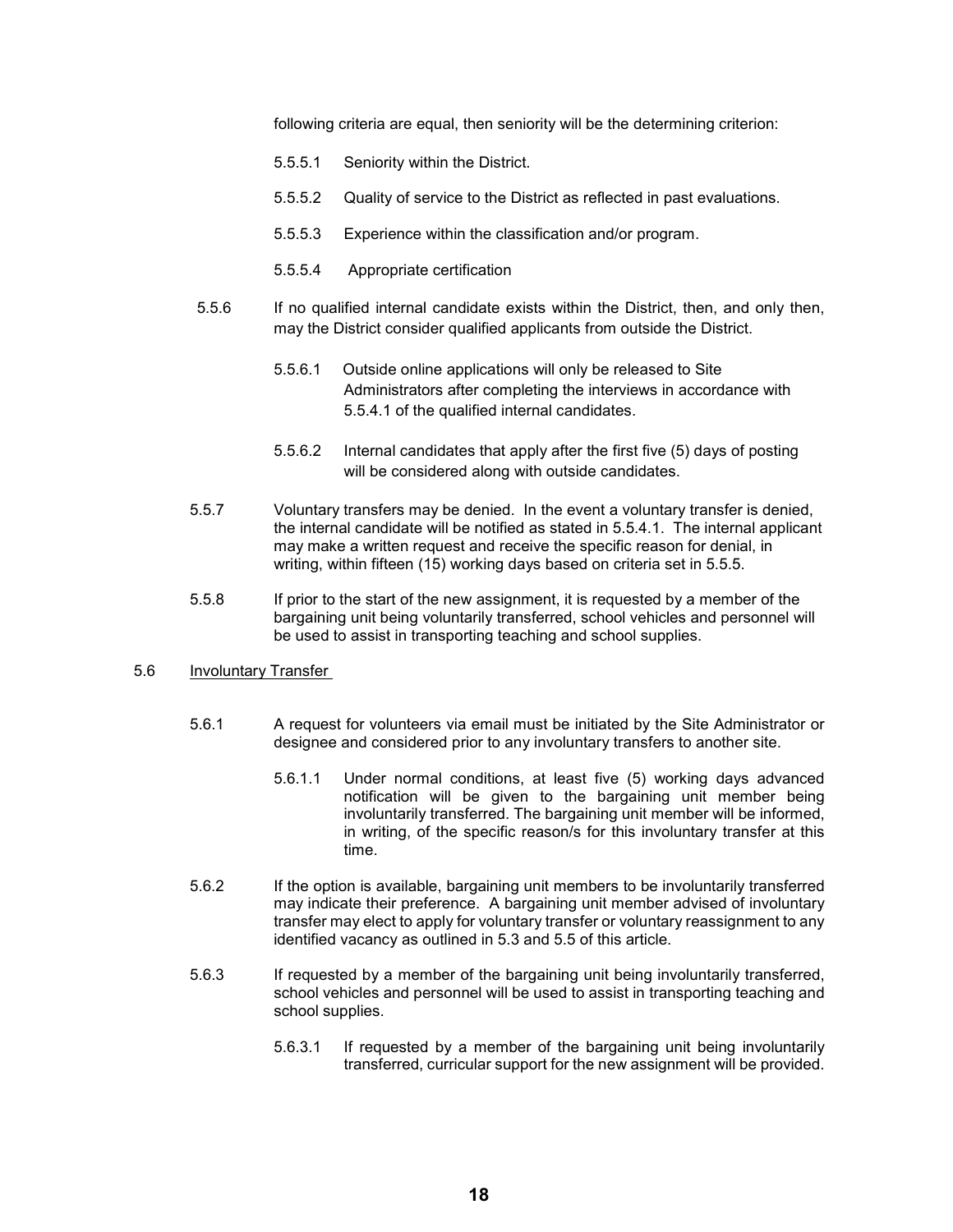- 5.6.4 For those bargaining unit members being involuntarily transferred, grade level and/or subject matter no fewer than three (3) release days or equivalent compensation at the retired teacher substitute rate will be made available to move and prepare for the new assignment.
- 5.6.5 The following criteria shall serve as the basis for involuntary transfer. Provided that the following criteria are equal, then seniority will be the determining criterion:
	- 5.6.5.1 Seniority within the District.
	- 5.6.5.2 Quality of service to the District as reflected in past evaluations.
	- 5.6.5.3 Experience within the classification and/or program.
	- 5.6.5.4 Appropriate certification.
- 5.6.6 No member shall be involuntarily transferred or involuntarily reassigned in more than two (2) consecutive years.
- 5.6.7 If a bargaining unit member is involuntarily transferred from a site, that bargaining unit member may initiate a request to return to that site.
- 5.6.8 Involuntary transfers shall not be made in an arbitrary, punitive, or discriminatory manner.

#### 5.7 Site Moves

- 5.7.1 Subject to 5.7.2, during a site move, staff will be maintained in the move to a different facility. These site moves will be considered involuntary transfers.
- 5.7.2 If a program is not offered, then bargaining unit members to be involuntarily transferred may indicate their preference to any open, vacant position. They shall be placed in accordance with 5.5.5. A bargaining unit member advised of involuntary transfer may elect to apply for voluntary transfer to any identified vacancy as outlined in 5.5 of this article.

#### 5.8 New School Openings

- 5.8.1 All new school vacancies will be opened to all current bargaining unit members prior to being opened to outside applicants in accordance with 5.5.1.1 through 5.5.8.
- 5.8.2 When all other criteria are equal as set forth in 5.5.5, the bargaining unit member's preference and seniority within the District shall be the determining factor.

# 5.9 Miscellaneous

- 5.9.1 This Article shall be applied to the early childhood education bargaining unit members only as it appropriately relates to transfer and reassignment within those programs and as further restricted by law.
- 5.9.2 Bargaining unit members returning from leave will be assigned to a position within the scope of their credential immediately after April 15<sup>th</sup> and prior to placement of outside candidates. Subsequently, unassigned bargaining unit